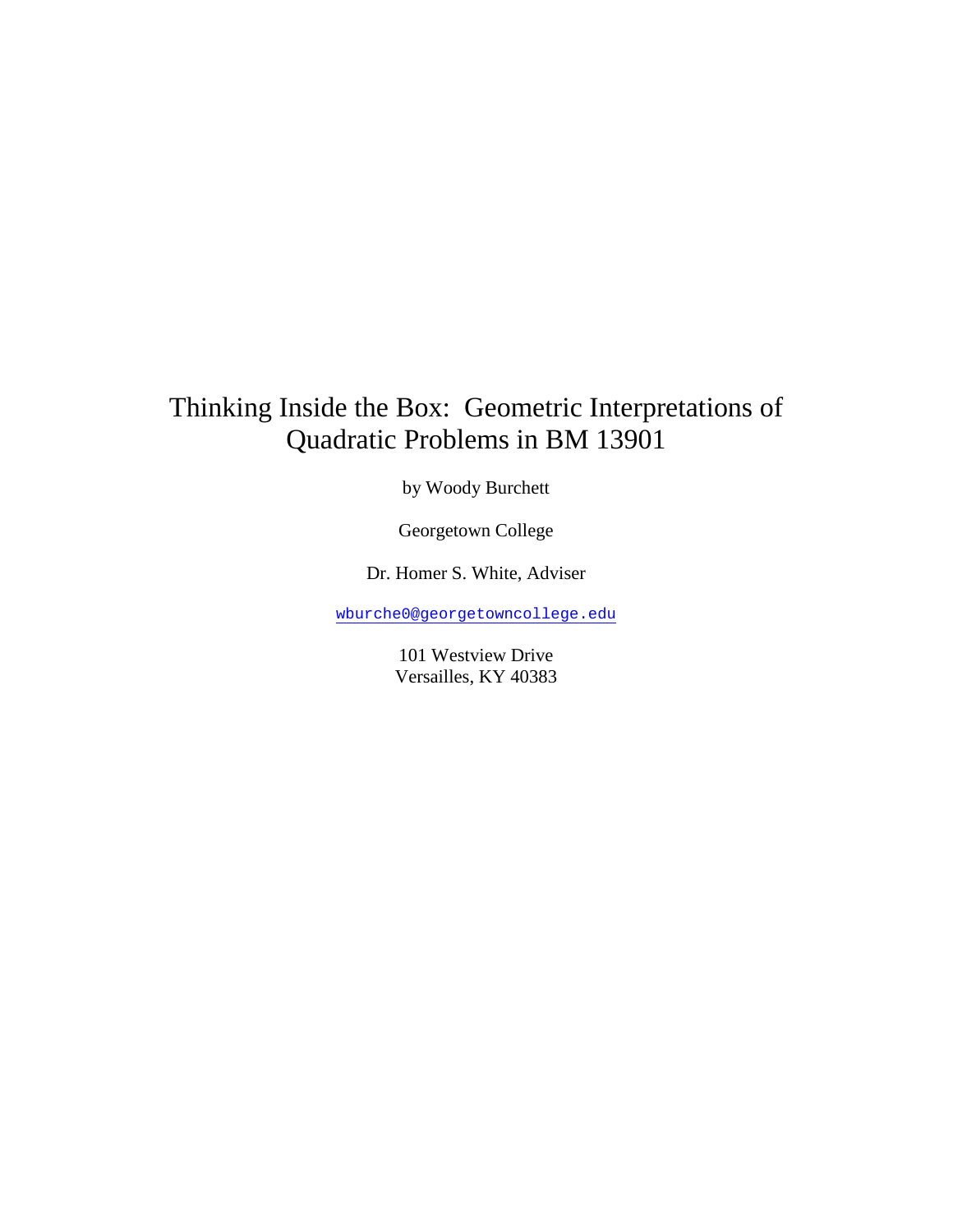From the beginning of human civilization, mathematics has been an integral part of society, so much so that even the very first civilized society, Mesopotamia, developed an extensive system of mathematics. What began simply as a need for counting things and conducting trade soon became much more complex as surveyors and builders found a need for geometry. These surveyors advanced Babylonian mathematics to the point of square roots and Pythagorean triples, and eventually to what modern mathematicians call Algebra (A History of Mathematics, Katz 13).

What makes the Babylonians stand out is not only their chronology, but also their method of recording mathematics. They wrote their work with styluses on clay tablets, and this is extremely fortunate for both historians and mathematicians, because these clay tablets turned out to be nearly indestructible, and as a result, many have survived to this day (A History of Mathematics, Katz 10). The example that I will be examining in this paper comes from such a tablet, problem 9 from BM 13901.

To properly analyze a primary source of Babylonian mathematics, it is obviously important to know the extent of Babylonian mathematical knowledge. For starters, the Babylonians used a base 60, or sexagesimal, number system that included place values. They could also derive square roots and solve linear systems. The Babylonians could also solve quadratic, and even cubic equations, and for their time, were extremely advanced algebraically (Allen 5-17).

It is also worthwhile to note that, as far as we can tell, the Babylonians didn't have any practical applications for these types of quadratic problems. The Indians, however, did have some practical applications for these problems, and a particular example occurs in the *Sulbasutras*, when the need arises for brick altars in the shape of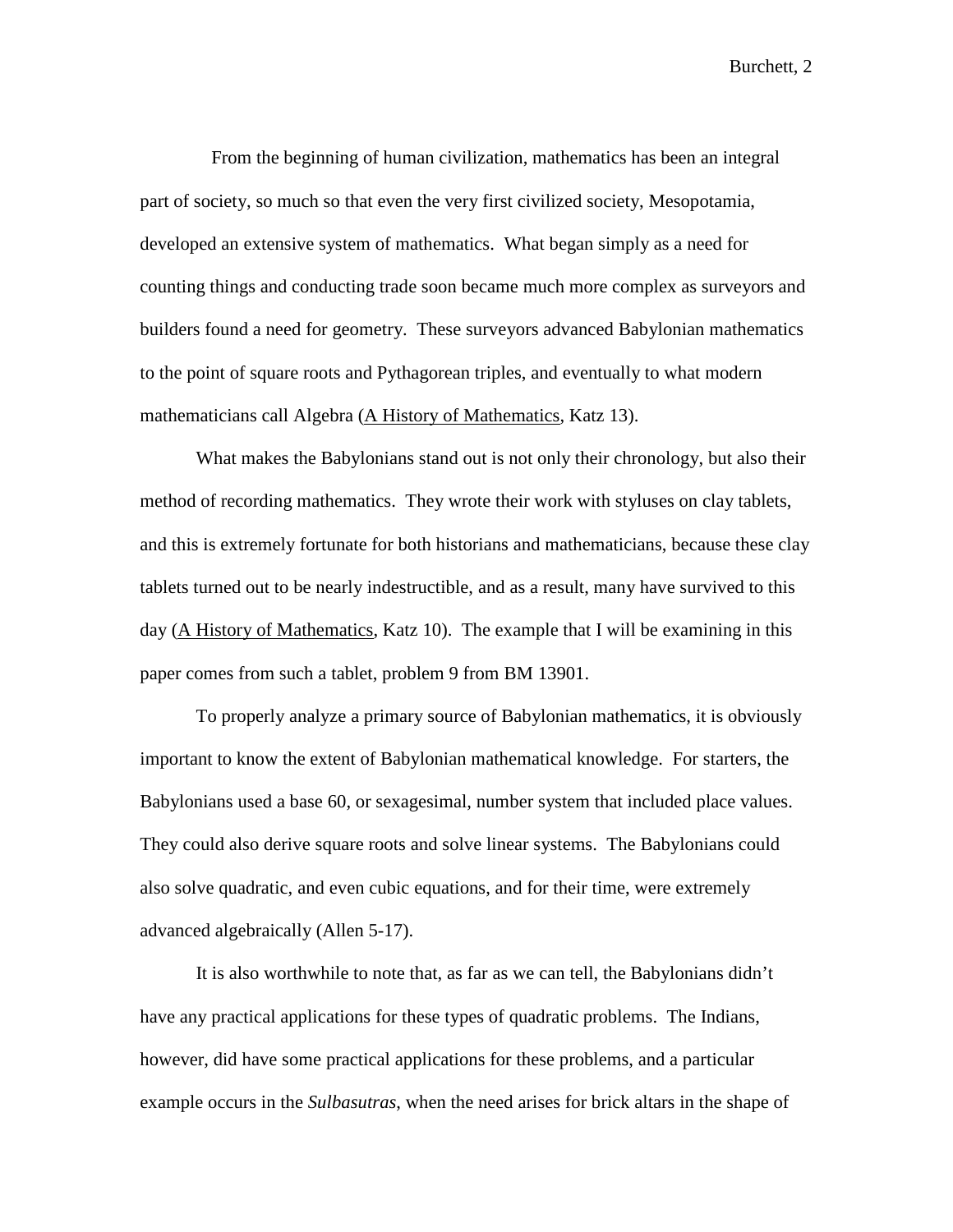falcon. In the texts, the only details given about the falcon's trapezoidal tail are the area, length of the side that touches the body, and the slope of each side of the trapezoid, given indirectly by the method of cutting the square bricks. As a result, the rest of the figure must be deduced through mathematics. The elements of the trapezoid (a rectangle and two right isosceles triangles) can be rearranged to form a rectangle if the two right triangles are combined to make a square. The equation to find the area is then given by  $x^2 + ax = A$ , where *a* is the length of the side that touches the body, *x* is the height of the rectangle and original trapezoid, and *A* is the total area. When the quadratic is solved for *x*, you have all the information needed to build the falcon's tail (Knudson 64-65). Math historian Jens Hoyrup even remarks that the general design of the quadratic problems in the *Sulbasutras* are very similar to those found in Ancient Mesopotamia, although he isn't certain whether or not the two cultures ever shared mathematical knowledge (Knudson 67).

This particular paper, however, is not about Babylonian mathematics as a whole, but rather a comparison of interpretations of a specific Babylonian problem. The comparison will involve both my own analysis and interpretation of the problem and Jens Hoyrup's.

For my interpretation of problem 9 from the Babylonian math text BM 13901, I used the translation from the Katz sourcebook, which was done by Eleanor Robson. As I mentioned before, Babylonian mathematics was done in sexagesimal or base 60, so in order to make the arithmetic more clear, I added the corresponding base 10, decimal number in parentheses next to every sexagesimal number. The following is the Robson translation: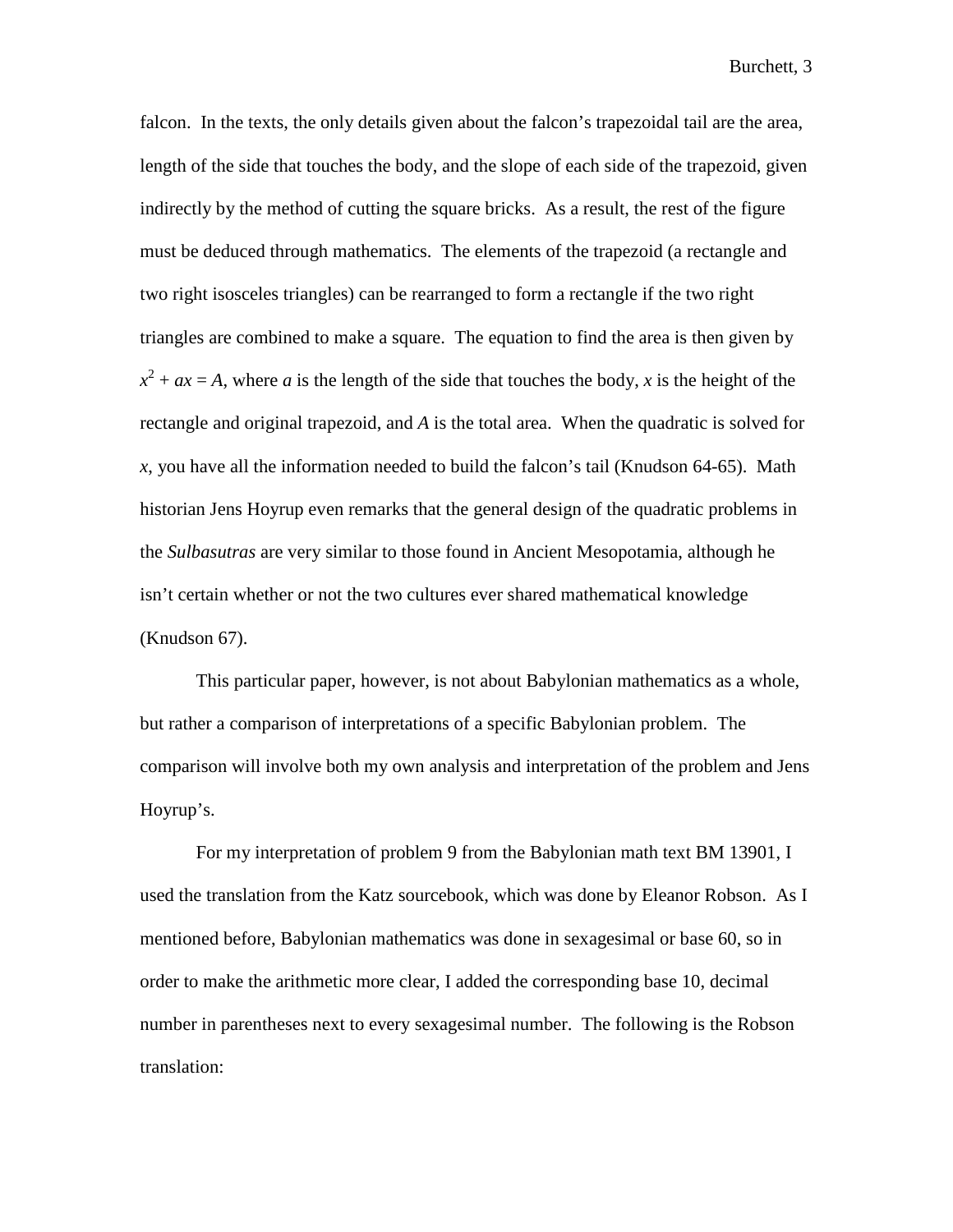*"I summed the areas of my two square-sides so that it was 0;21 40 (13/36). A square-side exceeds the (other) square-side by 0;10 (1/6). You break off half of 0;21 40 (13/36) and you write down 0;10 50 (13/72). You break off half of 0;10 (1/6) and then you combine 0;05 (1/12) and 0;05 (1/12). You take away 0;00 25 (1/144) from the middle of 0;10 50 (13/72) and then 0;10 25 (25/144) squares 0;25 (5/12). You write down 0;25 (5/12) twice. You add 0;05 (1/12) that you combined to the first 0;25 (5/12) so that the square-side is 0;30 (1/2). You take away 0;05 (1/12) from the middle of the second 0;25 (5/12) so that the second square-side is 0;20 (1/3)"*(Katz Sourcebook 105).

For my interpretation of this translation, I attempted to make each step correspond to a geometric or arithmetic operation. Let's begin with the first step.

*"I summed the areas of my two square-sides so that it was 0;21 40 (13/36). A square-side exceeds the (other) square-side by 0;10 (1/6)."*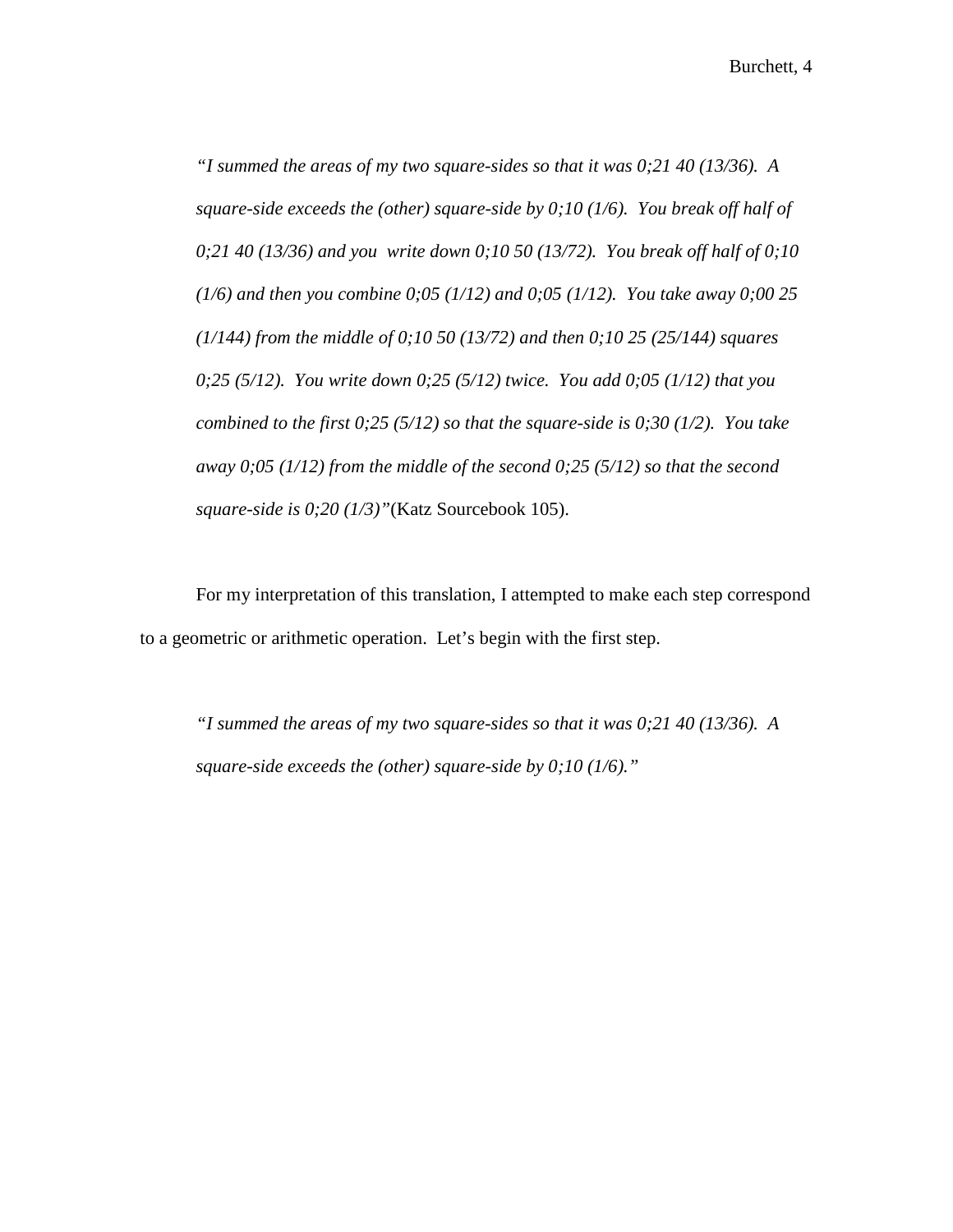This step is simply states the dimensions of the figures that are referenced in this problem. The square side of the larger square is denoted with the variable *x* and the square side of the smaller square with  $x$ -0;10 (1/6). This step also gives the total area of the two squares combined: 0;21 40 (13/36). These squares are shown in the figure below:



Total Area =  $0;21$  40 (13/36)

*"You break off half of 0;21 40 (13/36) and you write down 0;10 50 (13/72)."* 

This step instructs us to break the sum of the areas of the squares in half. This may have been done by positioning the two figures next to each other as shown in the figure below: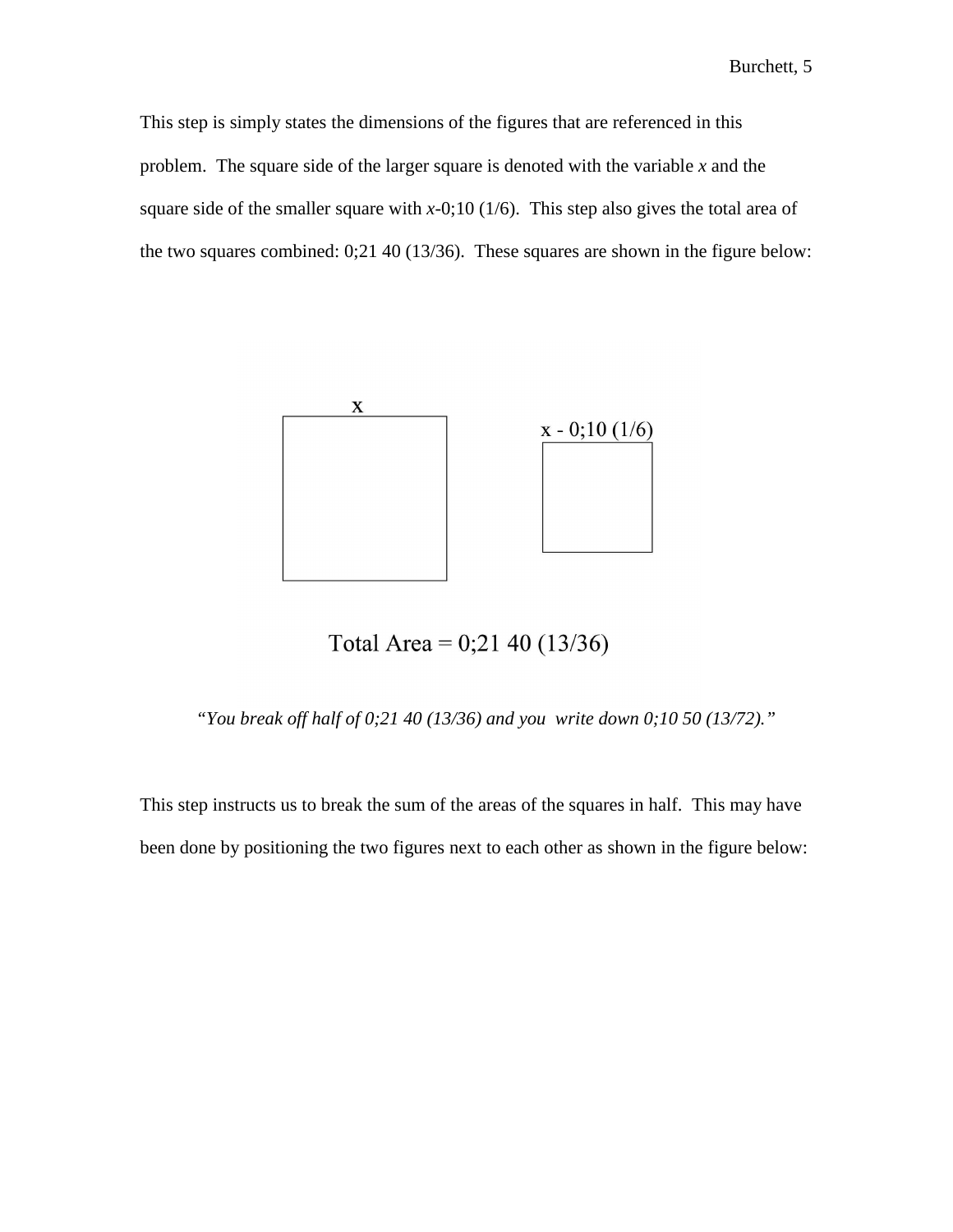

Total Area =  $0;2140(13/36)$ 

To break the figure exactly in half, take half off of each of the squares, as shown below. This makes the total area of the figure 0;10 50 (13/72).



```
"You break off half of 0;10 (1/6) and then you combine 0;05 (1/12) and 0;05 
(1/12)."
```
This is the first step in the problem that is difficult to interpret. I suggest that the "half of 0;10 (1/6)" refers to taking half of the rectangle formed by the excess length of the larger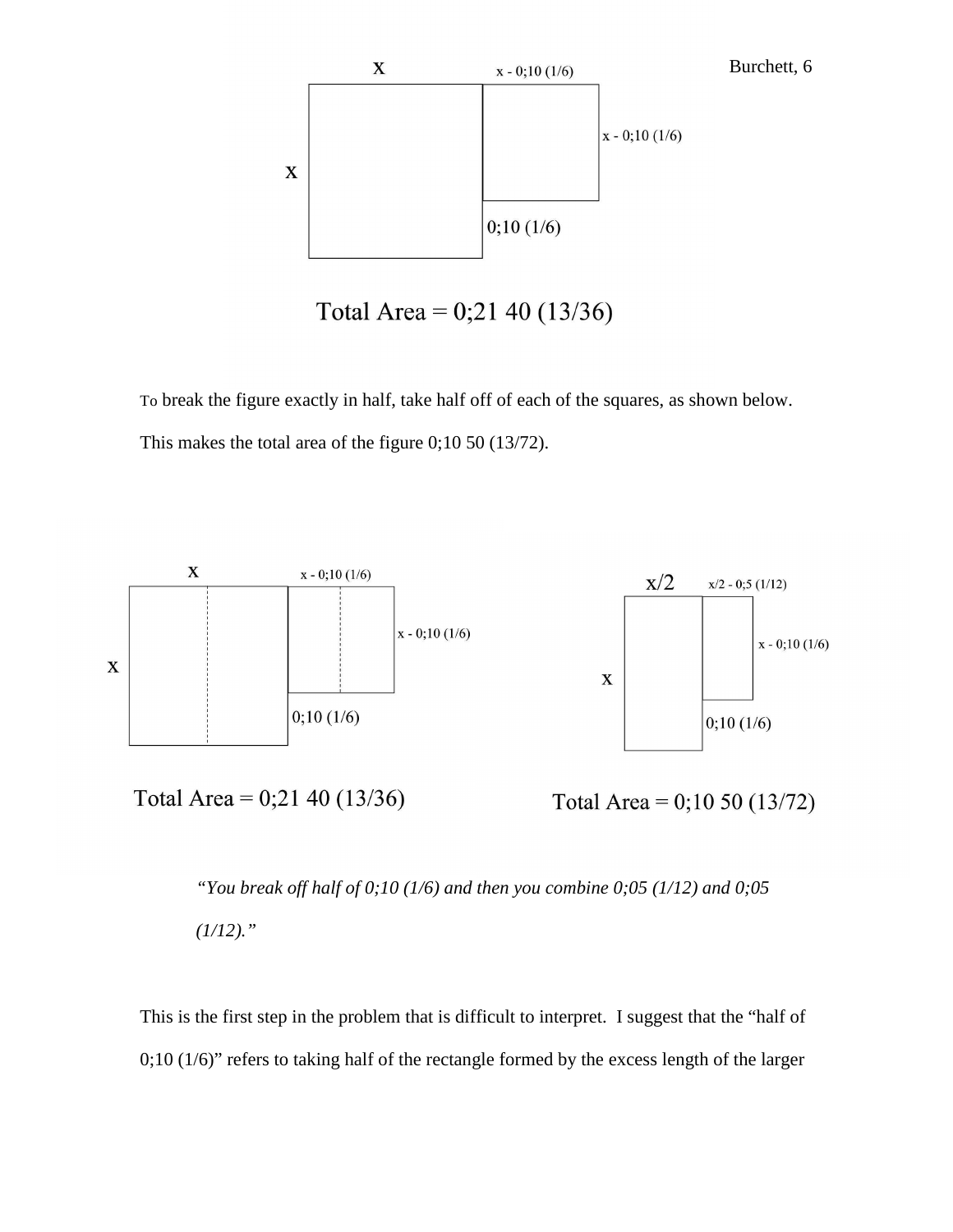square. This rectangle has a base of  $x/2$  and a height of 0;10 (1/6). This operation can be seen in the figure below:



Total Area =  $0;1050(13/72)$ 

The "combining of the 0;05 (1/12) and 0;05 (1/12)" may refer to the newly formed rectangle taking one of its sides, with a height of 0;05 (1/12), and combining it with its other half, also with a height of 0;05 (1/12). This operation can be seen in the figure below.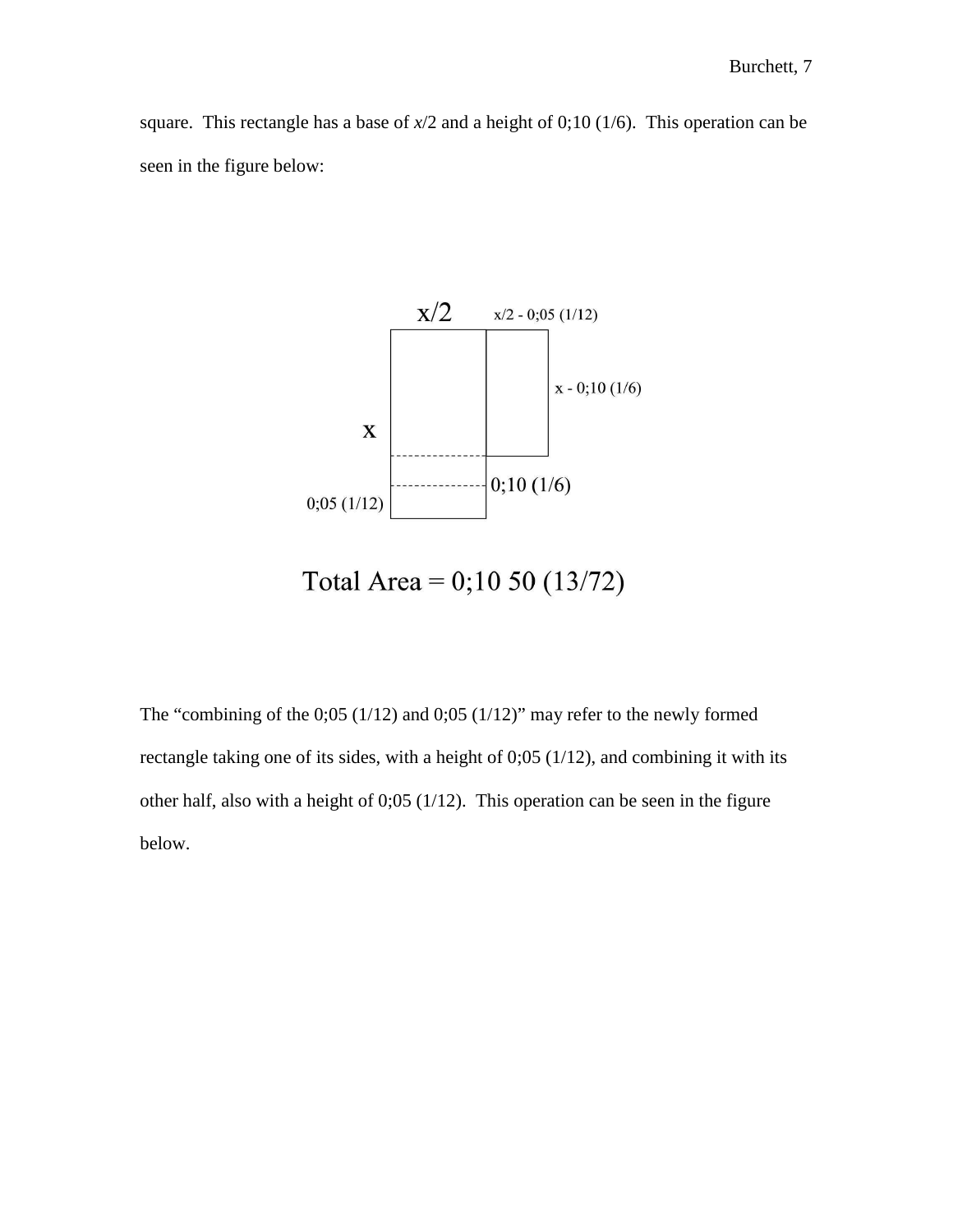

Total Area =  $0;1050(13/72)$ 

As you can observe in the new figure, two new squares have been formed. One square has the square side *x*-0;05 (1/12), while the other square has the square side 0;05 (1/12). This can be more clearly seen in the figure below:



Total Area =  $0;1050(13/72)$ 

*"You take away 0;00 25 (1/144) from the middle of 0;10 50 (13/72)"*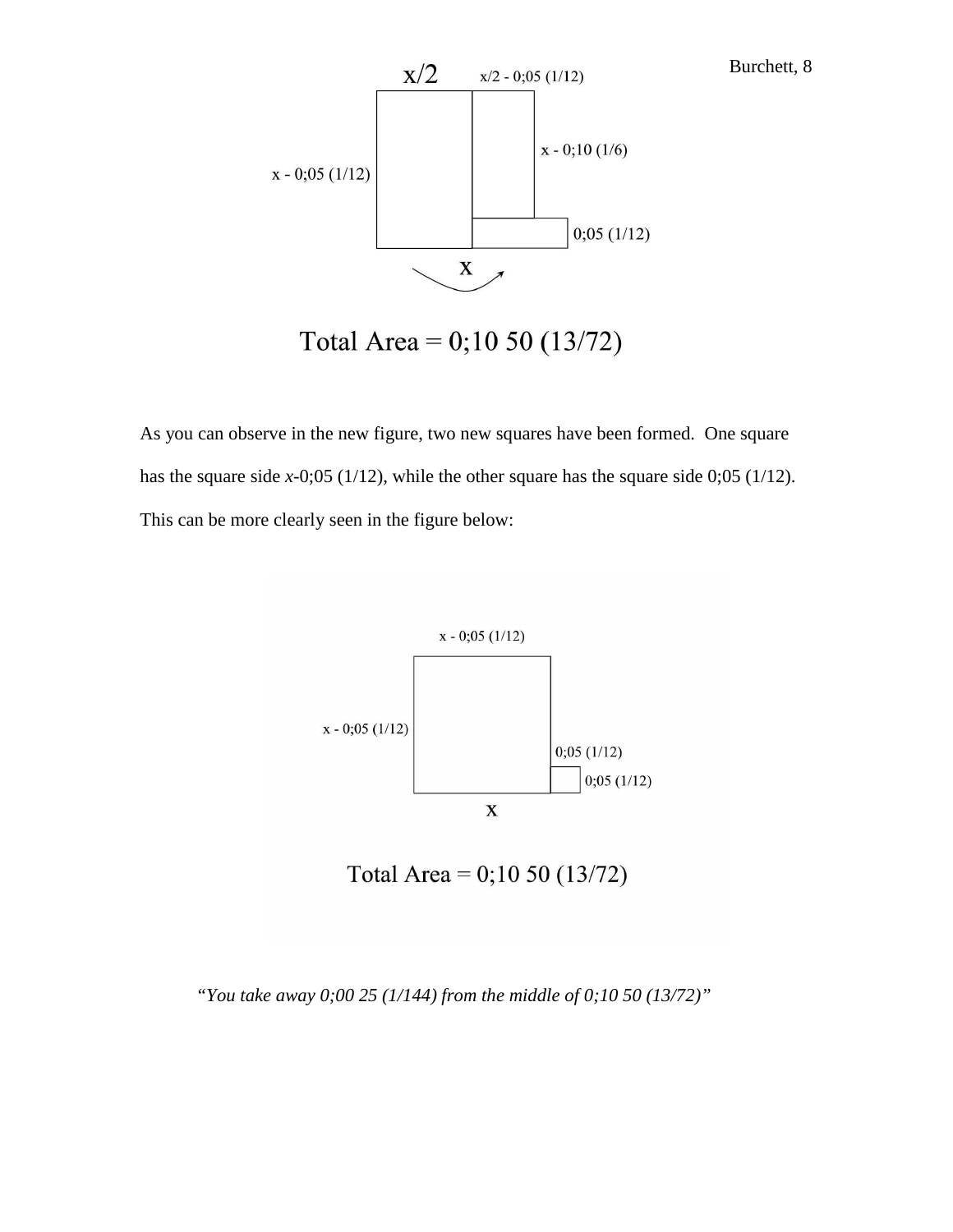The total area of the smaller square with the sides  $0;05 (1/12)$  is now clearly  $0;00 25$  $(1/144)$ . This 0;00 25  $(1/144)$  is what the translation is referring to, and the "taking" away" simply means to remove the smaller square from the larger one, as shown in the figure below. It is also important to note that this is the one instance where my interpretation doesn't follow the text very closely. The text refers to taking away "from the middle", while my diagrams clearly show a taking away from the side. This now makes the total area of the figure 0;10 25 (25/144).



Total Area =  $0;10$  25 (25/144)

*"and then 0;10 25 (25/144) squares 0;25 (5/12)."* 

This is simply referring to the fact that the square root of  $0;10\ 25\ (25/144)$  is  $0;25\ (5/12)$ . In modern terms, this gives us  $x-0;05(1/12) = 0;25(5/12)$ . This fact will be used in the next step of the translation.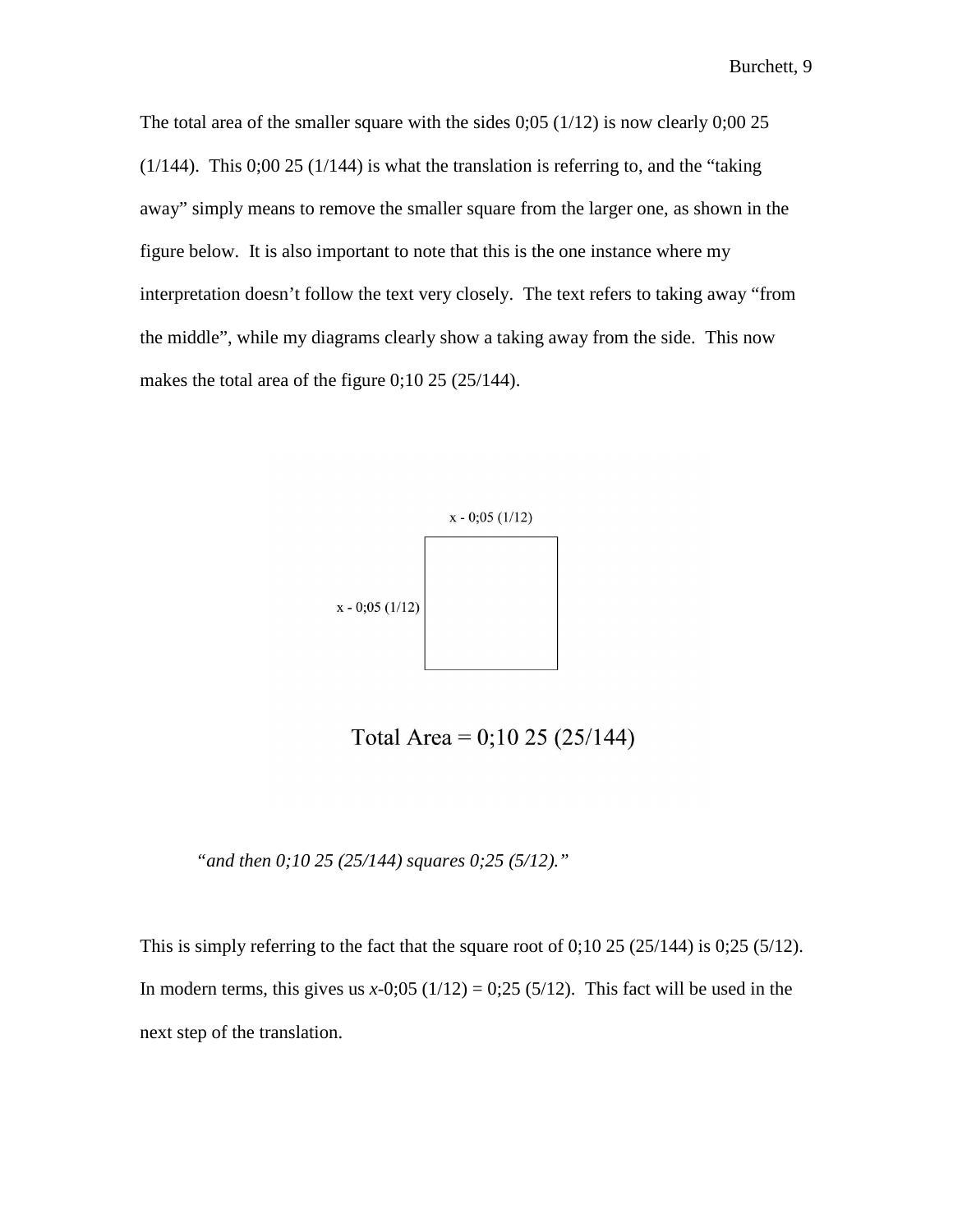*"You write down 0;25 (5/12) twice."* 

This tells us to write down the value we proved to be equal to *x*-0;05 (1/12). The reason it asks us to write it down twice is because we are about to find both the length of the side of the original large square, and the length of the side of the original small square.

*"You add 0;05 (1/12) that you combined to the first 0;25 (5/12) so that the square-side is 0;30 (1/2)."* 

This operation will give us the length of the side of the original large square. Due to the fact that  $0;25 (5/12) = x-0;05 (1/12)$ , we simply add  $0;05 (1/12)$  to each side to obtain the value of *x*. The result, as stated in the translation is  $x = 0.30$  (1/2).

*"You take away 0;05 (1/12) from the middle of the second 0;25 (5/12) so that the second square-side is 0;20 (1/3)."* 

Very similar to the previous step, this step gives us the length of the side of the original small square. Due to the fact that  $0;25 (5/12) = x-0;05 (1/12)$ , we simply subtract  $0;05$ (1/12) from each side to obtain the value of *x*-0;10 (1/6). The result, as stated in the translation is  $x-0$ ;10 (1/6) = 0;20 (1/3).

That concludes my interpretation of the translation of problem 9 from the Babylonian math text BM 13901. As you can see, I tried to follow the translation word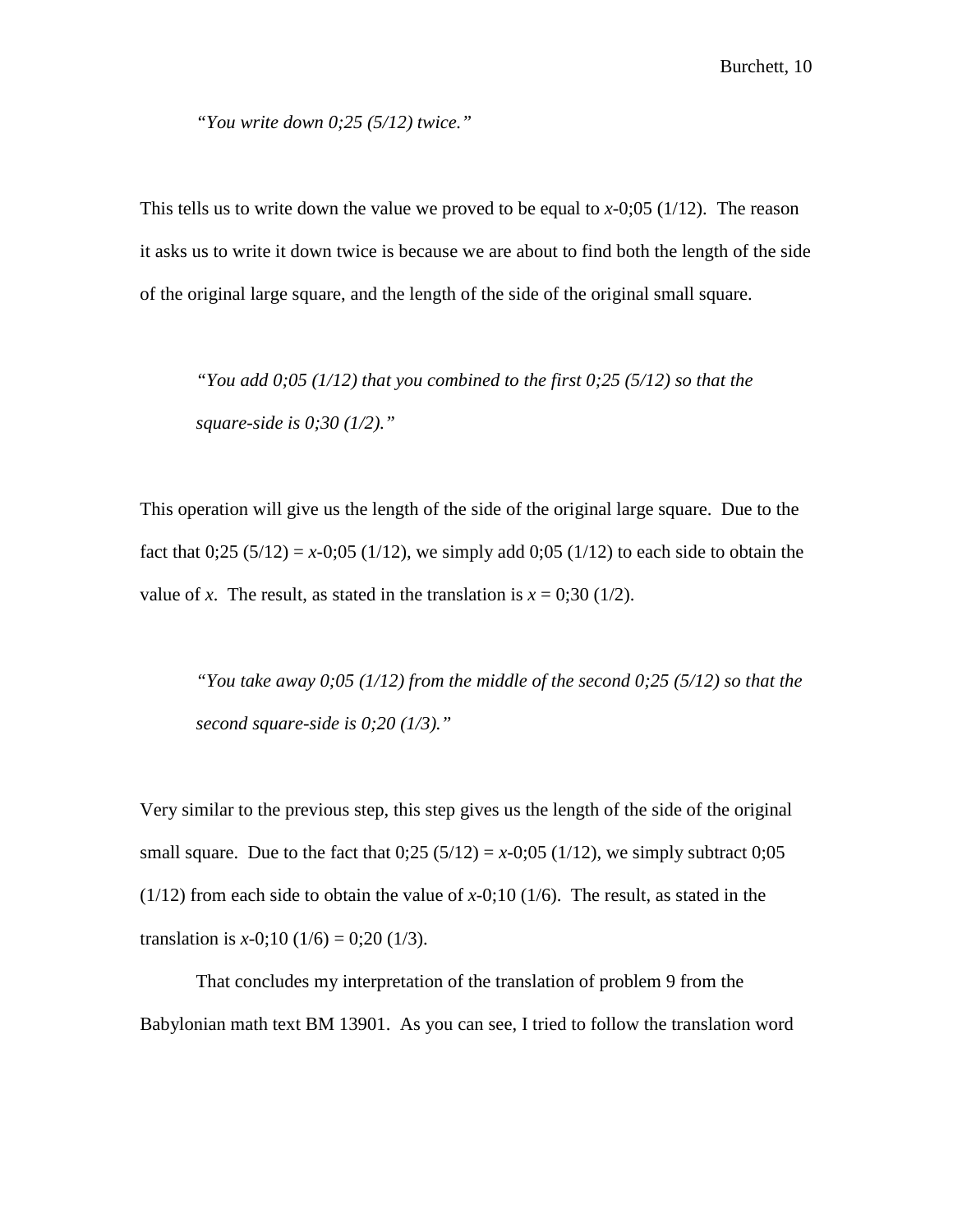for word, and using some neat geometry tricks and simple algebra I was able to come to a solution pretty easily.

Next comes the interpretation of the same problem by Jens Hoyrup, who has both translated and interpreted a wide range of Babylonian mathematical tablets. The translation that Hoyrup uses is slightly different from the translation I used, so we should start with examining the differences.

*"The surfaces of my two confrontations I have accumulated: 0;21,4[0]. Confrontation over confrontation 0;10 goes beyond. The moiety of 0;21,40 you break: 0;10,50 you inscribe. The moiety of 0;10 you break: 0;5 and 0;5 you make hold. 0;0,25 inside 0;10,50 you tear out: 0;10,25 makes 0;25 equilateral. 0;25 until twice you inscribe. 0;5 which you have make hold to the first 0;25 you append: 0;30 the confrontation. 0;5 inside the second 0;25 you tear out: 0;20 the second confrontation"* (Hoyrup 168).

 Hoyrup's translation appears to be more literal than Robson's: indeed it is scarcely readable without first consulting the detailed index of mathematical procedures and the terms used to describe those procedures that Hoyrup provides in the beginning of his article. It will be extremely helpful if we give the definitions for all the words used in this translation before we examine it.

• When the translation uses the word "accumulate," Hoyrup says that it is referring to, "a genuinely numerical addition, and can thus be used to assess the measuring numbers of, for example, lengths and areas."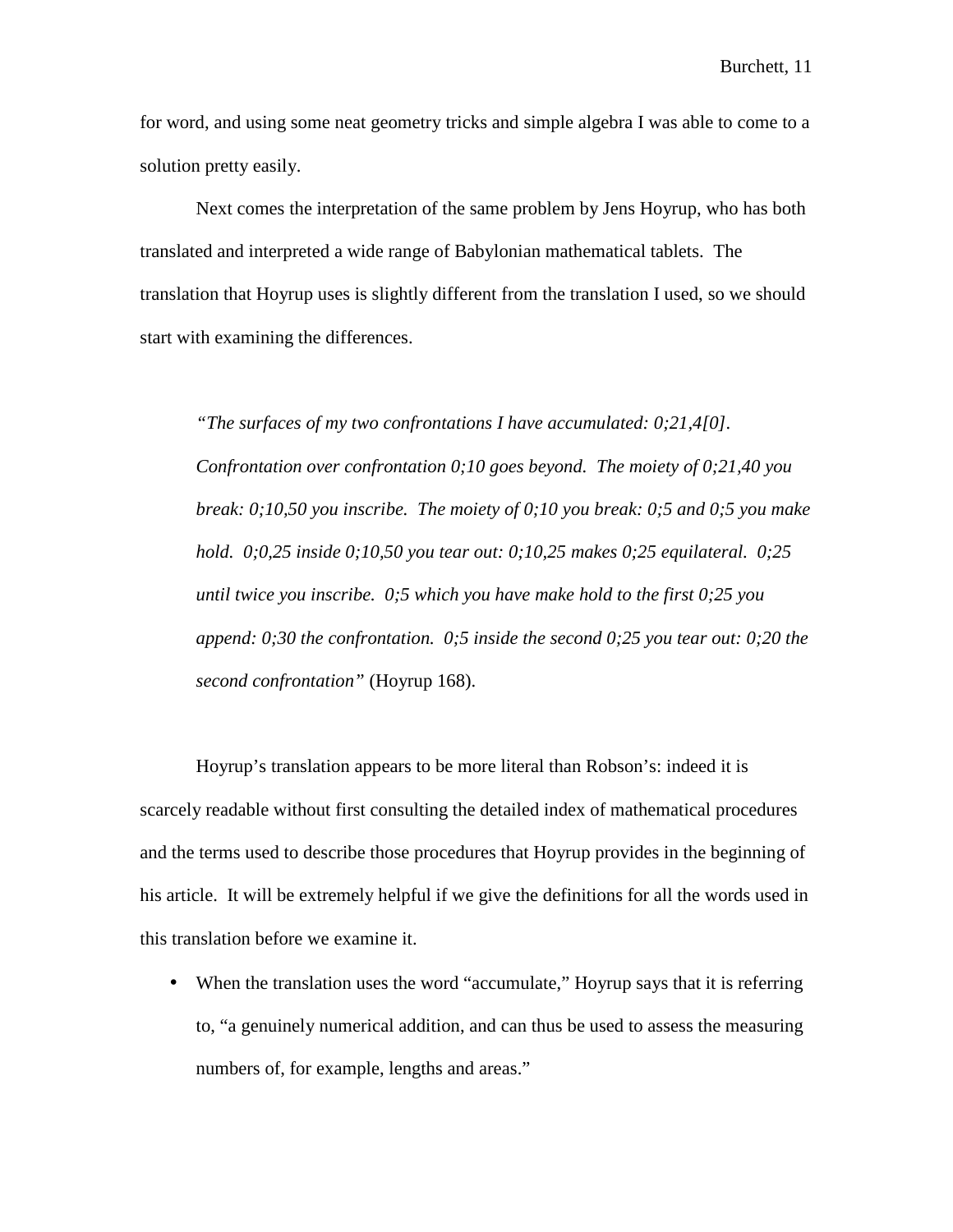- Hoyrup describes the subtractive procedure of "tearing out" to be the opposite of "to append." Hoyrup describes the adding procedure of "appending" as operating on concrete entities and only joining entities of the same kind and dimension.
- The term, "to hold," indicates multiplication and is usually used when a length and width are being used to create a rectangle. The process of "making hold" also refers to a length and width coming together to make a rectangle.
- "To confront" refers to the geometrical procedure of "squaring," ad naturally the noun "confrontation" simply refers to a geometric square.
- A "moiety" is a "necessary half," meaning that it is a half derived for a purpose, and not coincidental. It is always half of some entity, and does not refer to the number, ½.
- "Breaking" is the process of deriving a "moiety." It is used for no other purpose

in Babylonian mathematics other than to find a necessary half.(Hoyrup 158-162). Now that we know all the terms and their meanings, it is possible to examine Hoyrup's interpretation. Hoyrup begins by suggesting that the problem is referring to a standard diagram. His goal is to see if the text hints at a specific diagram that was likely used to solve the problem. The first thing Hoyrup does is derive the "moiety" or "necessary half" from the total area. His method of doing so is radically different than my own.

 Hoyrup proposes a method he believes is in line with what the mathematicians were actually doing, based on the fact that other problems in BM 13901 can be interpreted in a similar way. This method employs a diagram that, according to Hoyrup, lies in the background of many problems in Babylonian mathematics. The diagram can be seen below: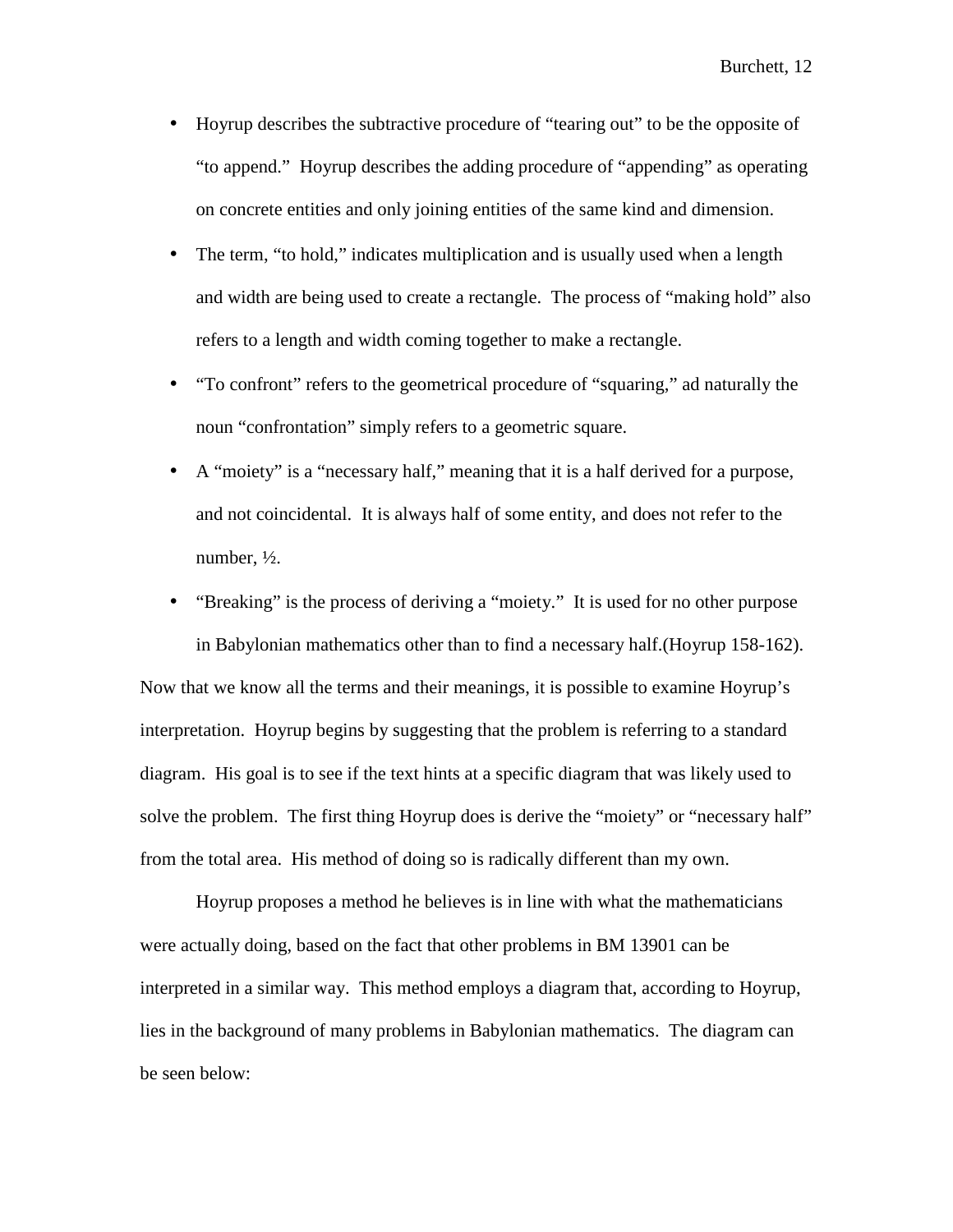

 Hoyrup explains that within the square AH, are the two original squares: ABFQ and BCDE. It's also easy to see the sum of each square side: AB and BC. Also important is the average square. It can be seen as the squares AJ and JC. The deviation, *d*, is represented by NB. Hoyrup observes that this is most likely the diagram used to solve this problem and states that the problem can be followed quite easily with it, but doesn't spell out exactly how. The easiest way I can see a solution is by creating the two average squares AJ and JC and having the two squares *d* touching at the bottom, like in the diagram below:

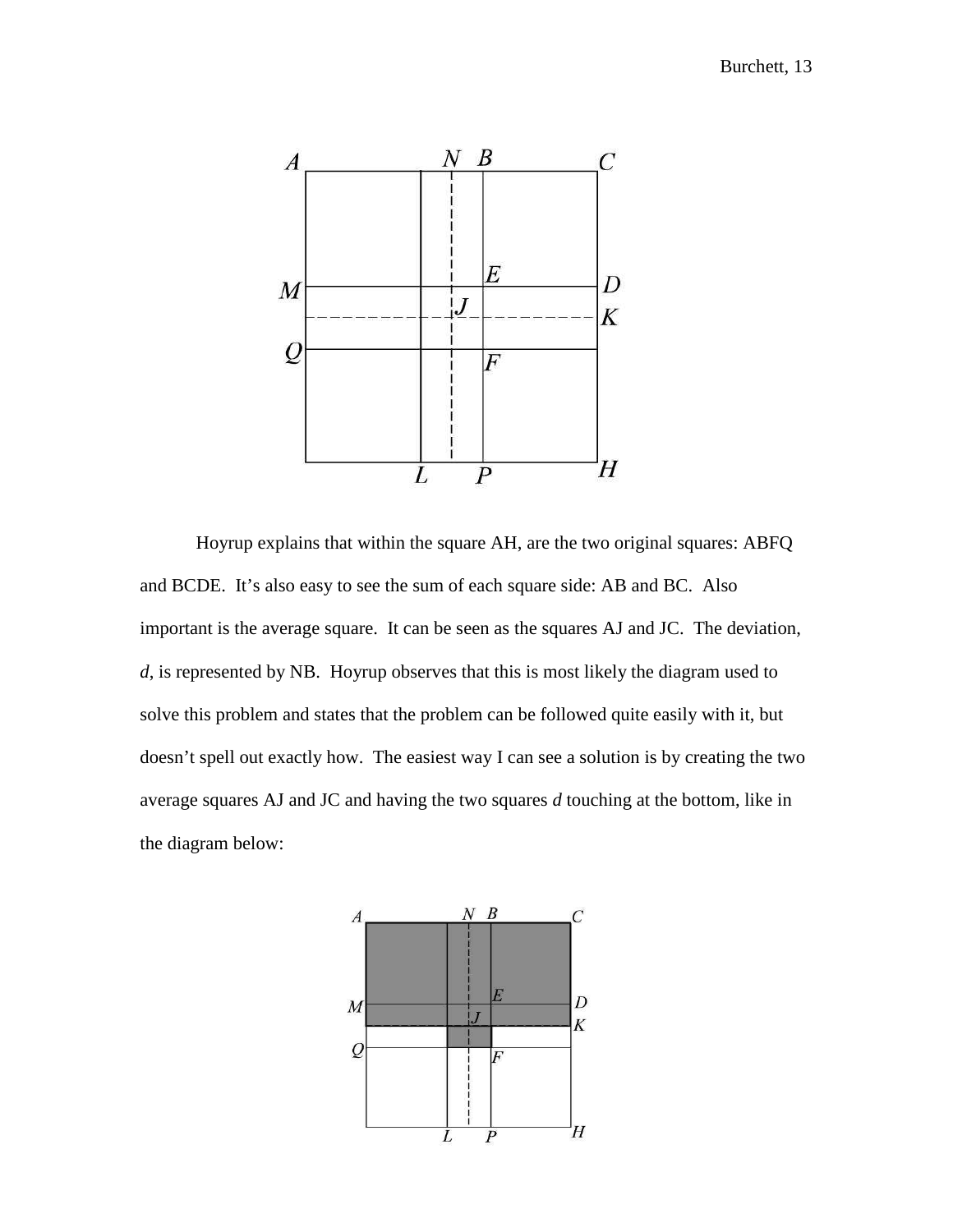As you can see, this creates a symmetrical figure that will be very easy to take half of, and still has the correct area for the sum of the two squares. After the step of "breaking" the figure into a "moiety," the figure that remains is identical to the figure I created in my solution. The area of the square can then be computed, and the squaresides can be easily obtained after that (Hoyrup 180-183).

 I would first like to discredit the differences in interpretation due to the inconsistencies of the translations. If I had only examined Hoyrup's translation, I almost certainly would have interpreted the passage in the same way. The only real difference between Hoyrup's translation and my own is how he arrives at the figure made up of the average square (*z* in Hoyrup's interpretation and *x*-0;05 in my interpretation), because after this figure is obtained, the areas of each square become easy to compute.

When it comes to the question of which translation is superior, I would have to give the edge to the Hoyrup interpretation, due to the fact that it utilizes a diagram that appears to be common throughout Babylonian mathematics. Hoyrup even makes use of this diagram again on the BM 13901 in problem 19 where it is used, once again, to obtain the sides of a square. The following is the translation used by Hoyrup in his analysis (with added base 10 numbers in parentheses):

*"My confrontations I have made hold: T[he] surface I have [accum]ulated. So much as the confrontation over the confrontation goes beyo[nd] together with itself: I have made hold, t[o inside the surface] I have appended: 0;23,20 (7/18). My confrontations I have [accumulated, 0;50 (5/6).] 0;23,20 (7/18) until 2 you repeat, 0;46,40 (7/9) you inscri[be] [0;50 (5/6) and 0;50 (5/6) you make hold,*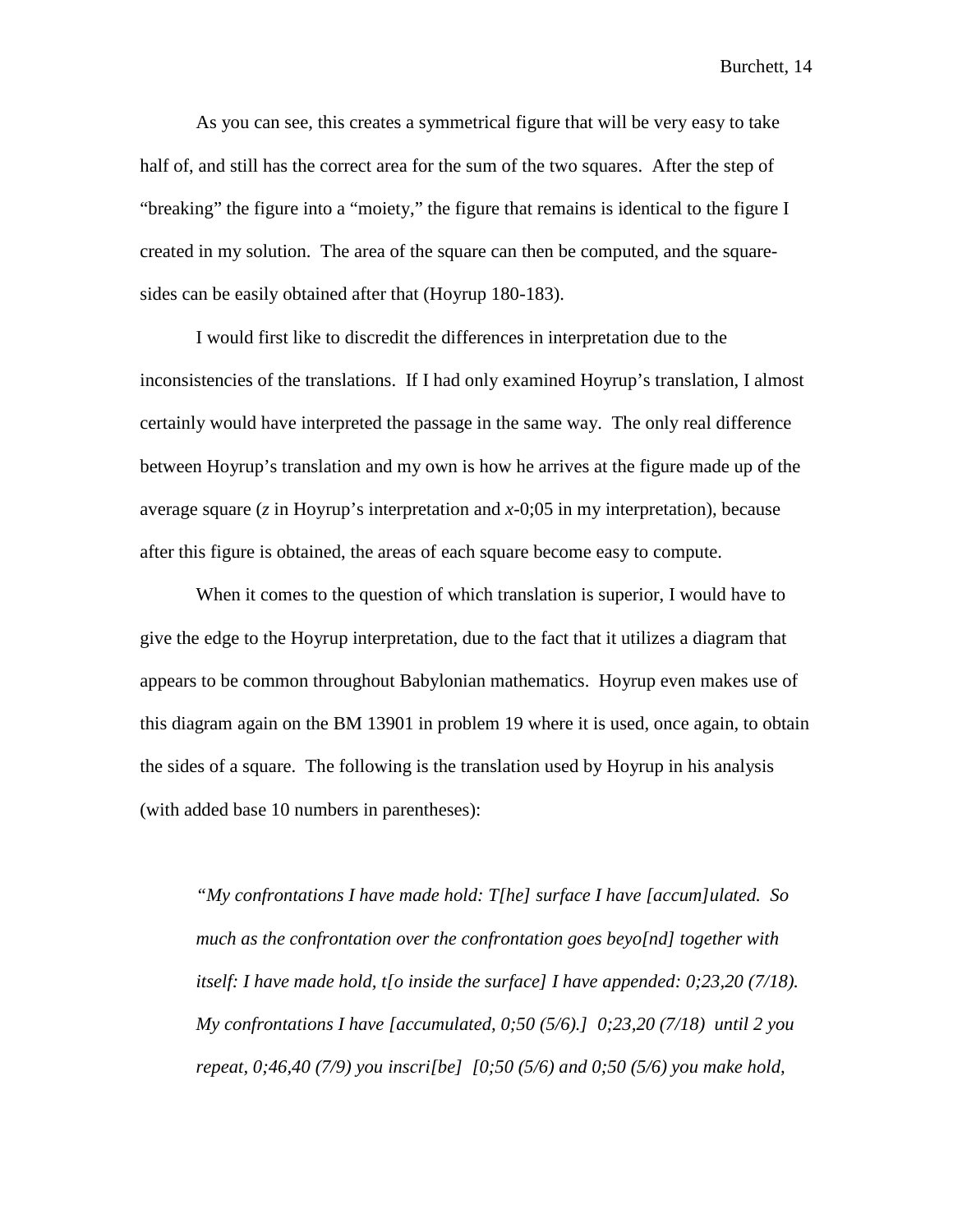*0;41,40 (25/36) inside 0;46,40 (7/9) you tear out: 0;5 (1/12). The igi of 12 is 0;5 (1/12) to 0;5 (1/12) you raise, 0;0,25 (1/144) makes 0;5 (1/12) equilateral. The moiety of 0;50 (5/6) you break, 0;25 (5/12) to 0;5 (1/12) you append: 0;30 (1/2) the first confrontation. 0;5 (1/12) inside 0;25 (5/12) you tear out: 0;20 (1/3) the second confrontation.]* (Hoyrup 172).

First it is important to note that Hoyrup translates the term "igi" to mean the reciprocal of a number. In this case it simply refers to the reciprocal of 12 being 0;5 (in base 60).

In algebra terms, we are given that the sides  $x+y = 0;50$  (5/6). We are also given that the surface has an area of 0;23,20 (7/18). This surface consists of  $x^2$ ,  $y^2$ , and  $(x-y)^2$ . With this information, we are to find both  $x$  and  $y$ . The following diagram shows this surface, with the dark shaded region being counted twice (once as part of the larger  $x^2$ square and again as the  $(x-y)^2$ :

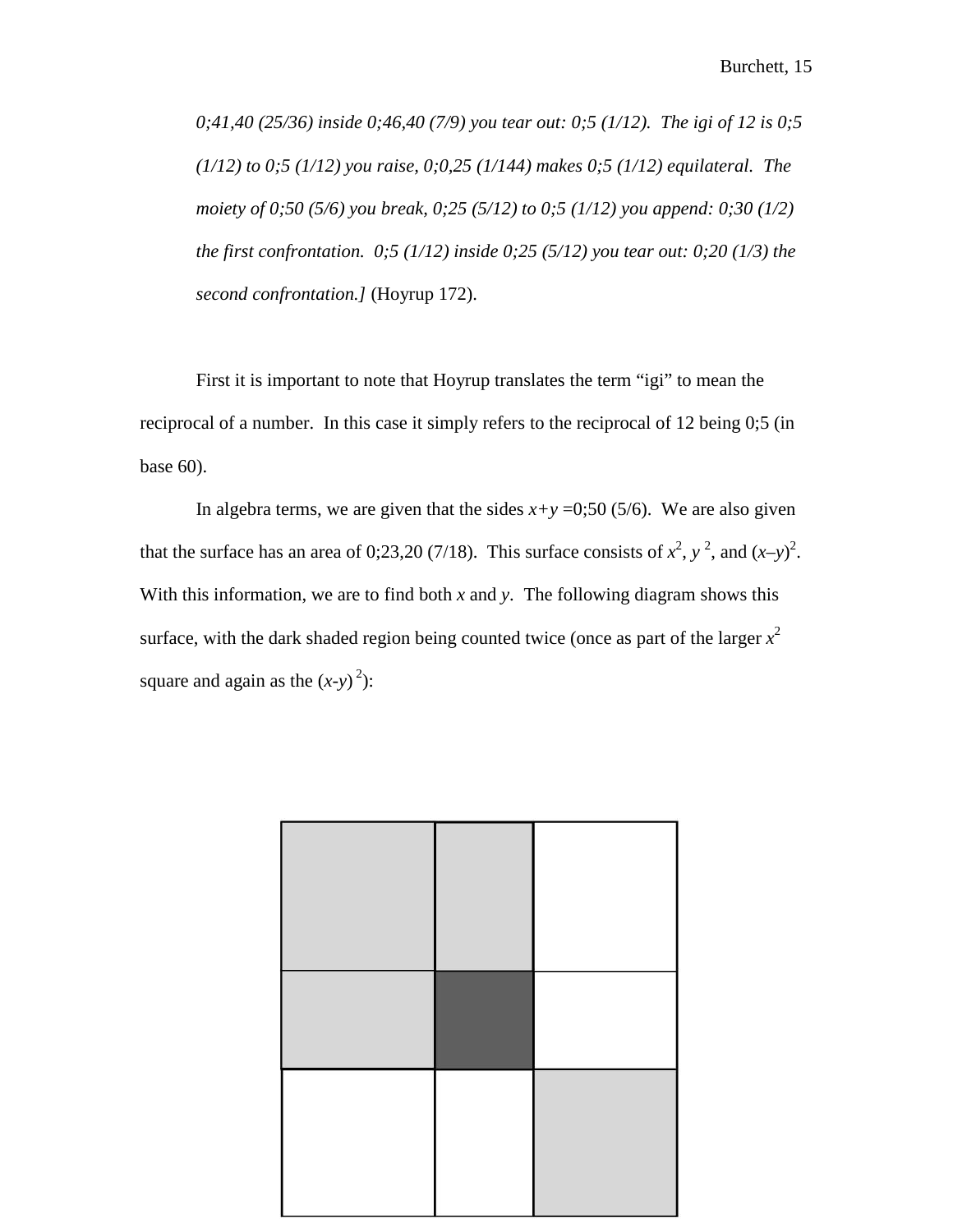To use the diagram effectively, though, one must first double the figure, which is done in the translation. The resulting equation is  $2x^2+2y^2+2(x-y)^2=0;46,40(7/9)$ , and the picture of the figure is given by the two diagrams below (the second merely being a simplified version of the first), with numbers to denote how many times each area is counted:

|                | 1 |  |              |           |  |
|----------------|---|--|--------------|-----------|--|
| $\overline{2}$ |   |  | $\mathbf{1}$ | $ 1 + 3 $ |  |
|                |   |  |              |           |  |

It becomes pretty clear what the next step is when you look at the second figure: take away area the big square  $(x+y)^2$ , which is 0;41,40 (25/36) from the total area of the figure, which is 0;46,40 (7/9), leaving only the area of a  $3(x-y)^2$ , which is 0;5 (1/12). After dividing the area by three, leaving you with 0;1,40 (1/36), you are able to find the length of each side of the center square simply by taking the square root of 0;1,40 (1/36), which is 0;10 (1/6). This is extremely useful, because we now know that half of the middle side is 0;5 (1/12), (*x-y*)/2 in algebra terms, and we can add and subtract this from the average side of 0;25 (5/12),  $(x+y)/2$  in algebra terms, to obtain the side of the larger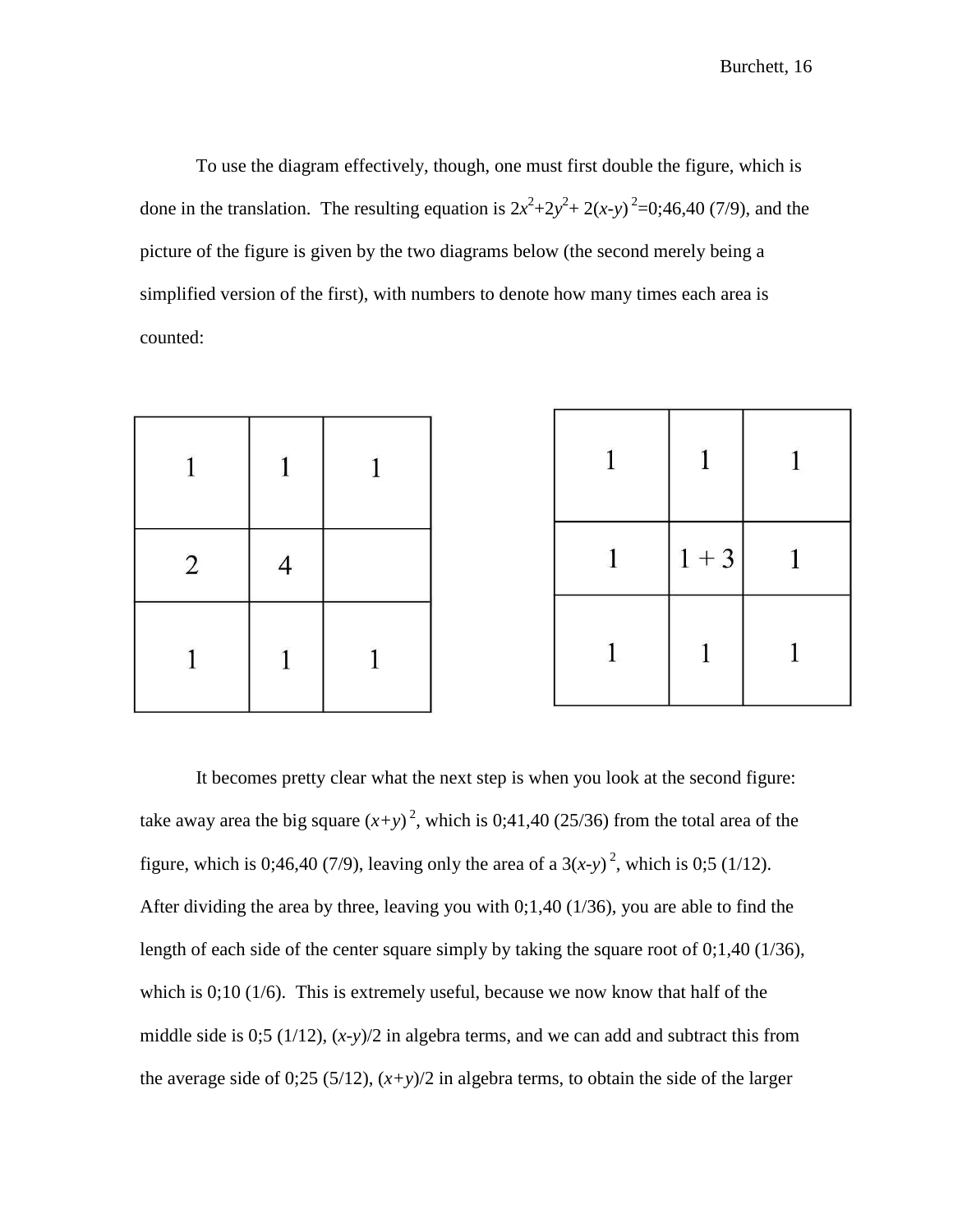square, calculated by adding  $0.5 (1/12)$  to  $0.25 (5/12)$ , and to obtain the side of the smaller square, calculated by subtracting  $0;5 (1/12)$  from  $0;25 (5/12)$ . These two operations complete the problem, giving us the larger square side of  $0;30 \ (1/2)$ , and the smaller square side of 0;20 (1/3).

It is worthwhile to note that this problem presents extremely strong evidence that the Babylonians used geometric manipulations to solve algebraic problems rather than our modern methods. This is extremely clear due to the fact that rather than simply finding " $x+y$ " and " $x-y$ ", the text states that they instead found " $(x+y)/2$ " and " $(x-y)/2$ ". This is unnecessary in modern algebra, but the modern notation would render the diagram we employed useless, as it would become necessary to add *x+y* and *x-y*. This would leave you with a 2*x*, which will exceed the side of the diagram by  $0;10 \ (1/6)$ , making it extremely difficult to understand what you do next when using only the diagram to solve the problem.

Clearly the standard diagram that Hoyrup suggests for problem 9 has been seen before in Babylonian algebra, and due to this fact, his interpretation is, in all likelihood, superior to my own. Regardless, it's very useful to examine these geometric methods for solving problems simply because it shows you the ingenuity of these Ancient Mathematicians, and inspires us to approach different problems in new, and often easier ways.